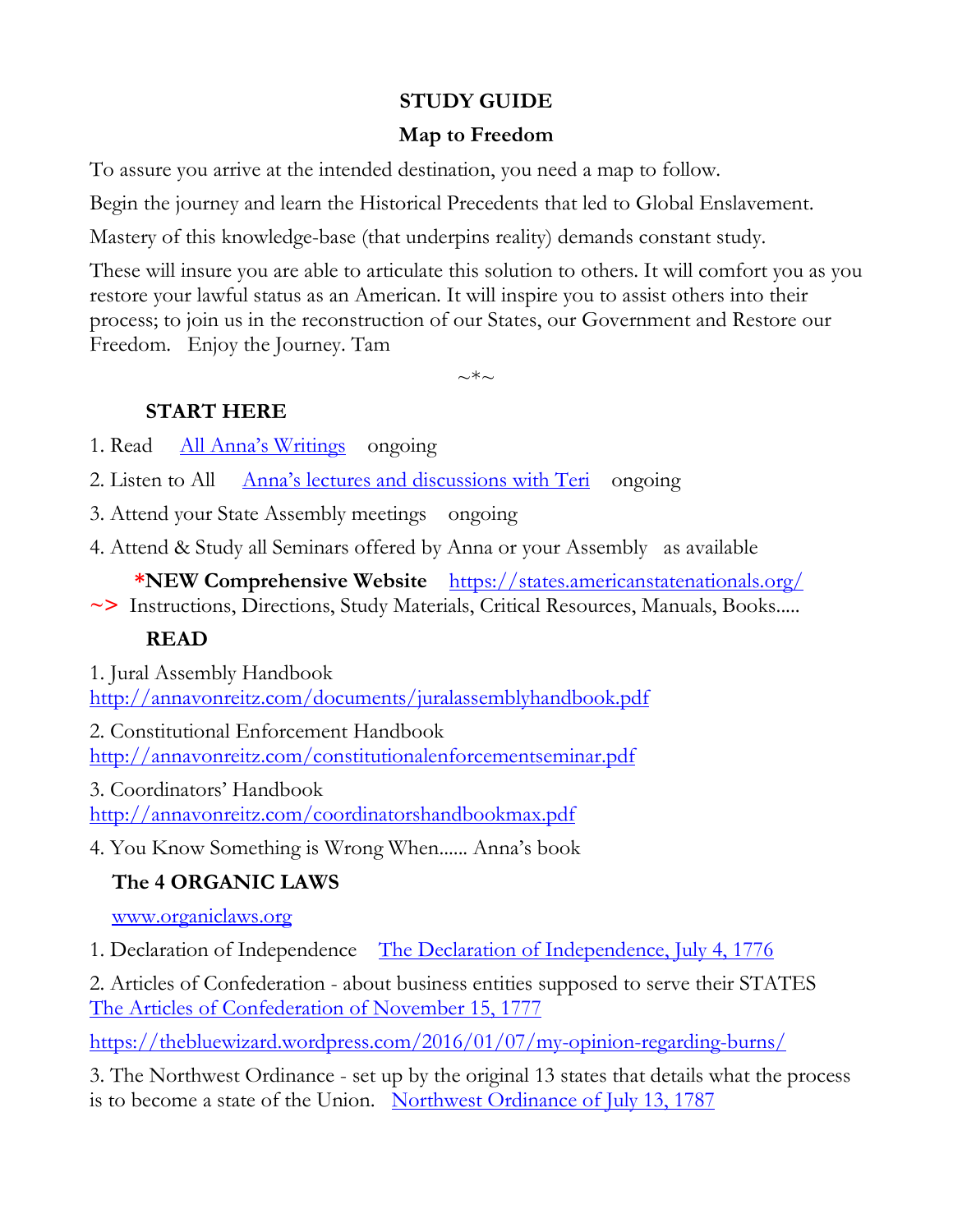### <https://organiclaws.org/6601/>

4. Constitution for the United States of America - Our [Constitution of September 17, 1787](https://organiclaws.org/the-constitution-of-1787/)  is "FOR" the United States of America.

It is 1 of 3 - Get each copy of the 3 Constitutions - must buy a Pocket Constitution

... "I have one contract with 'YOU' and I am owed the protections enumerated in the Constitution 'YOU' that are sworn to uphold to protect my rights."

5. Paris Peace Treaty of 1783 <https://founders.archives.gov/documents/Franklin/01-40-02-0356> <https://lehrmaninstitute.org/history/treaty-of-paris.html>negotiations and more...

#### PREAMBLE

In THE Name OF THE MOST Holy & UNDIVIDED Trinity.

It HAVING pleased the divine Providence to dispose the Hearts of the most Serene & most Potent Prince George the third, by the Grace of God, King of Great Britain, France & Ireland Defender of the Faith, Duke of Brunswick & Lunebourg, Arch-Treasurer, and Prince Elector of the holy Roman Empire &ca. and of the United States of America to forget all past Misunderstandings and Differences that have unhappily interrupted the good Correspondence and Friendship which they mutually wish to restore; and to establish such a beneficial and satisfactory Intercourse between the two Countries upon the Ground of reciprocal Advantages and mutual Convenience as may promote and secure to both perpetual Peace & Harmony; and having for this desirable End already laid the Foundation of Peace & Reconciliation by the Provisional Articles signed at Paris on the 30th. of Novr. 1782 by the Commissioners empower'd on each Part, which Articles were agreed to be inserted in and to constitute the Treaty of Peace proposed to be concluded between the Crown of Great Britain and the said United States, but which Treaty was not to be concluded until Terms of Peace should be agreed upon between Great Britain & France, and his Britannic Majesty should be ready to conclude such Treaty accordingly: and the Treaty between Great Britain and France having since been concluded, His Britannic Majesty & the United States of America, in order to carry into full Effect the Provisional Articles above mentioned, according to the Tenor thereof, have constituted & appointed, that is to say His Britannic Majesty on his Part, David Hartley Esqre: Member of the Parliament of Great Britain; and the said United States on their Part John Adams Esqre: late a Commissioner of the United States of America at the Court of Versailles, late Delegate in Congress from the State of Massachusetts and Chief Justice of the said State, and Minister Plenipotentiary of the said United States to their High Mightinesses the States General of the United Netherlands; Benjamin Franklin Esqre: late Delegate in Congress from the State of Pennsylvania, President of the Convention of the said State & Minister Plenipotentiary from the United States of America at the Court of Versailles; John Jay Esqre: late President of Congress, and Chief Justice of the state of New-York & Minister Plenipotentiary from the said United States at the Court of Madrid; to be the Plenipotentiaries for the concluding and signing the present Definitive Treaty; who after having reciprocally communicated their respective full Powers3 have agreed upon & confirmed the following Articles.

### **1. Preamble to the Constitution**

We the People of the United States, in Order to form a more perfect Union, establish Justice, insure domestic Tranquility, provide for the common defence, promote the general Welfare, and secure the Blessings of Liberty to ourselves and our Posterity, do ordain and establish this Constitution for the United States of America.

#### **2. Bill of Rights 1791** - <https://www.billofrightsinstitute.org/primary-sources/bill-of-rights>

Amendment I - Congress shall make no law respecting an establishment of religion, or prohibiting the free exercise thereof; or abridging the freedom of speech, or of the press; or the right of the people peaceably to assemble, and to petition the government for a redress of grievances.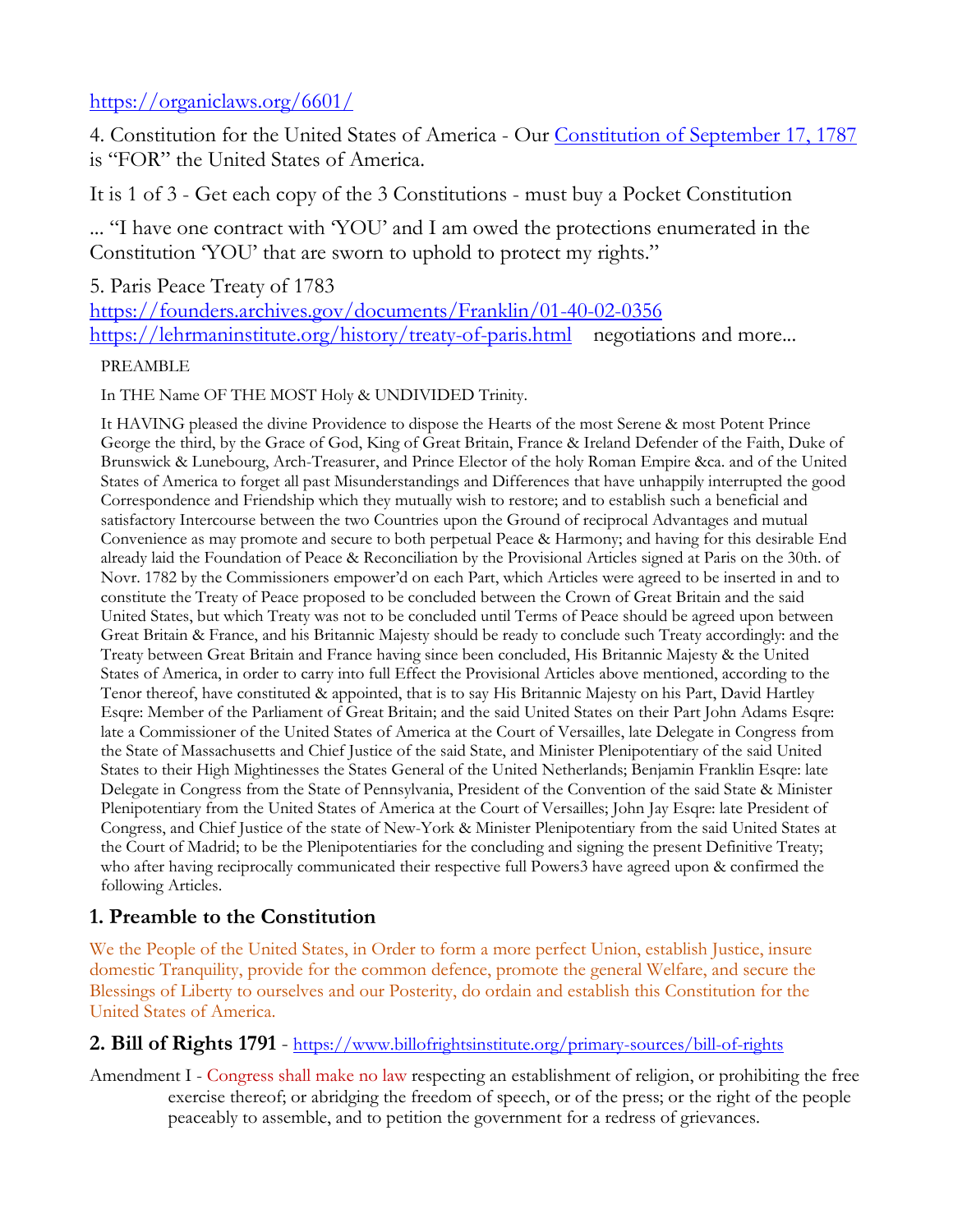- Amendment II A well-regulated militia, being necessary to the security of a free state, the right of the people to keep and bear arms, shall not be infringed.
- Amendment III No soldier shall, in time of peace be quartered in any house, without the consent of the owner, nor in time of war, but in a manner to be prescribed by law.
- Amendment IV The right of the people to be secure in their persons, houses, papers, and effects, against unreasonable searches and seizures, shall not be violated, and no warrants shall issue, but upon probable cause, supported by oath or affirmation, and particularly describing the place to be searched, and the persons or things to be seized.
- Amendment V No person shall be held to answer for a capital, or otherwise infamous crime, unless on a presentment or indictment of a grand jury, except in cases arising in the land or naval forces, or in the militia, when in actual service in time of war or public danger; nor shall any person be subject for the same offense to be twice put in jeopardy of life or limb; nor shall be compelled in any criminal case to be a witness against himself, nor be deprived of life, liberty, or property, without due process of law; nor shall private property be taken for public use, without just compensation.
- Amendment VI In all criminal prosecutions, the accused shall enjoy the right to a speedy and public trial, by an impartial jury of the state and district wherein the crime shall have been committed, which district shall have been previously ascertained by law, and to be informed of the nature and cause of the accusation; to be confronted with the witnesses against him; to have compulsory process for obtaining witnesses in his favor, and to have the assistance of counsel for his defense.
- Amendment VII In suits at common law, where the value in controversy shall exceed twenty dollars, the right of trial by jury shall be preserved, and no fact tried by a jury, shall be otherwise reexamined in any court of the United States, than according to the rules of the common law.
- Amendment VIII Excessive bail shall not be required, nor excessive fines imposed, nor cruel and unusual punishments inflicted.
- Amendment IX The enumeration in the Constitution, of certain rights, shall not be construed to deny or disparage others retained by the people.

#### **3. Articles 10 & 11** - <https://constitutionus.com/>

- Article X (10th Amendment Reserved Powers) The powers not delegated to the United States by the Constitution, nor prohibited by it to the States, are reserved to the States respectively, or to the people.
- Article XI (11th Amendment Suits Against States) The Judicial power of the United States shall not be construed to extend to any suit in law or equity, commenced or prosecuted against one of the United States by Citizens of another State, or by Citizens or Subjects of any Foreign State.

#### **4. Ten Commandments** - [The Geneva Bible of 1599](https://the10commandments.info/version/geneva-bible-1599/)

Exodus 20:1-17 - Then God spake all these words, saying, I am the Lord thy God, which have brought thee out of the land of Egypt, out of the house of bondage

- 1. Thou shalt have none other gods before me
- 2. Thou shalt make thee no graven image, neither any similitude of things that are in heaven above, neither that are in the earth beneath, nor that are in the waters under the earth. Thou shalt not bow down to them, neither serve them: for I am the Lord thy God, a [e]jealous God, visiting the iniquity of the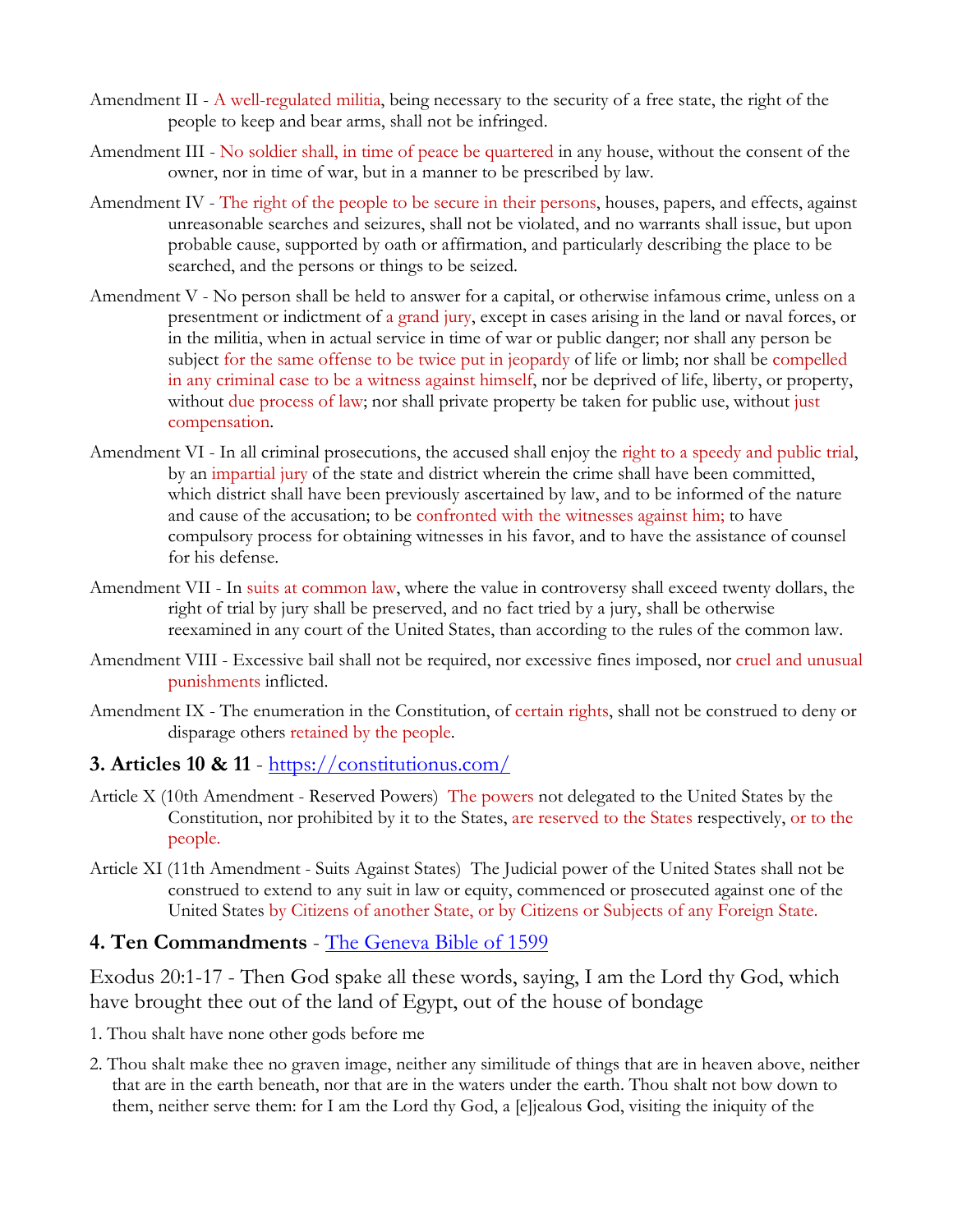fathers upon the children, upon the third generation and upon the fourth of them that hate me: And showing mercy unto thousands to them that love me, and keep my commandments

- 3. Thou shalt not take the Name of the Lord thy God in vain: for the Lord will not hold him guiltless that taketh his Name in vain
- 4. Remember the Sabbath day, [h]to keep it holy. Six days shalt thou labor, and do all thy work, But the seventh day is the Sabbath of the Lord thy God: in it thou shalt not do any work, thou, nor thy son, nor thy daughter, thy manservant, nor thy maid, nor thy beast, nor thy stranger that is within thy gates. For in six days the Lord made the heaven and the earth, the sea, and all that in them is, and rested the seventh day: therefore the Lord blessed the seventh day, and hallowed it
- 5. Honor thy father and thy mother, that thy days may be prolonged upon the land, which the Lord thy God giveth thee
- 6. Thou shalt not kill
- 7. Thou shalt not commit adultery
- 8. Thou shalt not steal

 $\sim$ 

- 9. Thou shalt not bear false witness against thy neighbor
- 10. Thou shalt not covet thy neighbor's house, neither shalt thou covet thy neighbor's wife, nor his manservant, nor his maid, nor his ox, nor his ass, neither anything that is thy neighbor's.

### **1. The Maxims of Law** -

[https://understandcontractlawandyouwin.com/ten-essential-maxims-precepts-commercial](https://understandcontractlawandyouwin.com/ten-essential-maxims-precepts-commercial-law/)[law/](https://understandcontractlawandyouwin.com/ten-essential-maxims-precepts-commercial-law/)

<https://www.writinglaw.com/important-legal-maxims-and-phrases/>

<http://republickeepers.squarespace.com/maxims-of-law/>

**2. The Federalist Papers** - May 28, 1788 - Alexander Hamilton, James Madison, John Jay

<https://guides.loc.gov/federalist-papers/full-text>

 $\sim$ 

 $\sim$ 

### **The Excellence of The Common Law** - \$70 - by Brent Winters

... available on Amazon.com. NOT an inexpensive book (\$70)

[www.commonlawyer.com](http://www.commonlawyer.com/) - plus workbook  $= $100$  Inn Church

### **~Continue Here~**

Biographies of major players at the time especially ULYSSES S GRANT BIOGRAPHY [https://en.wikipedia.org/wiki/Ulysses\\_S.\\_Grant](https://en.wikipedia.org/wiki/Ulysses_S._Grant)

NITTY GRITTY LAW LIBRARY <https://1215.org/>

**"From De Facto to De Jure"** - The Michigan General Jural Society handbook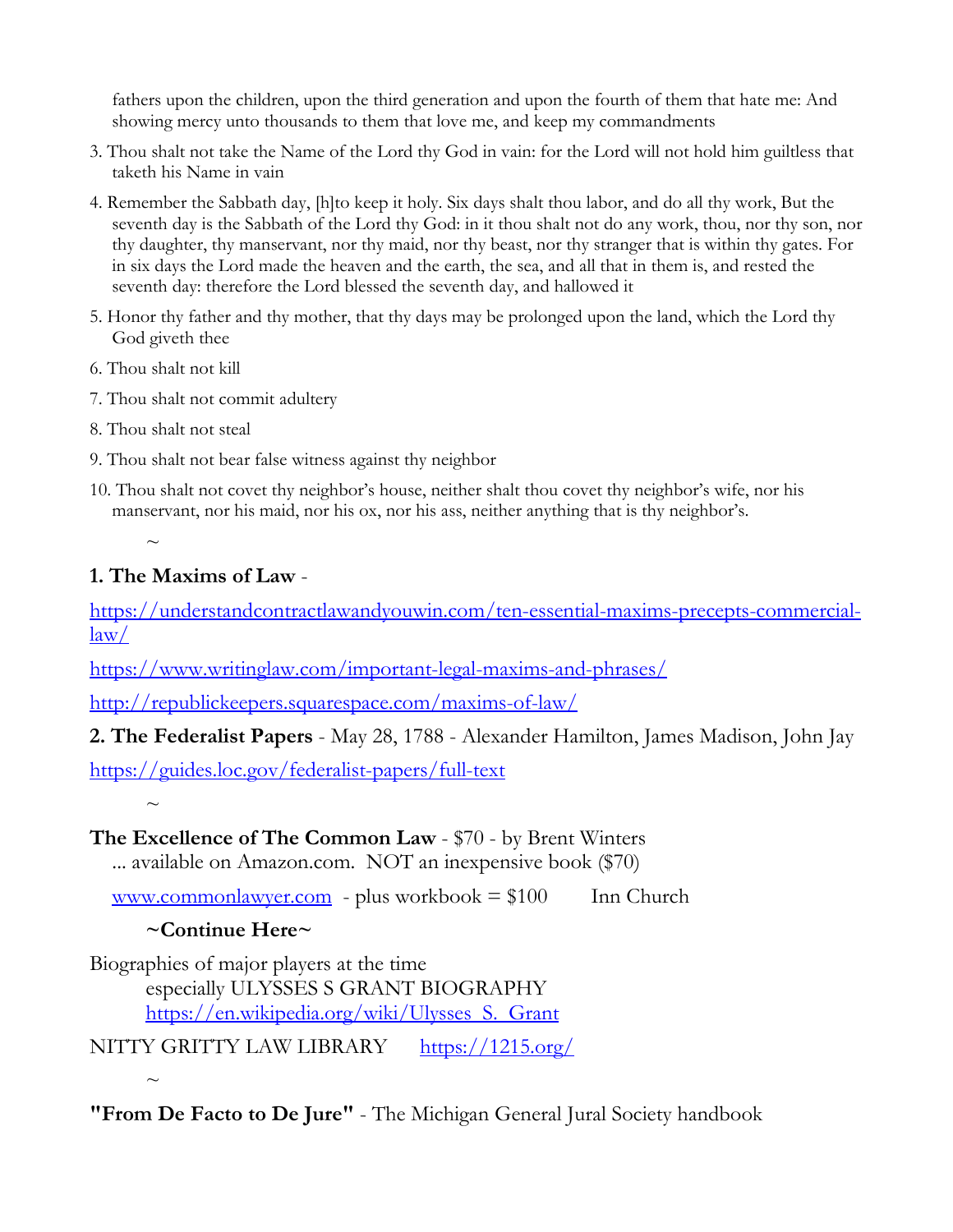**Geneva Bible** - 1599 or 1560 version - the bible over the land and soil law

King James Bible - what the law of the sea is based upon

Bouvier's Law Dictionary - what the land and soul law is based on

Blacks - what the sea law is based on

The Little Blue Book of American Grammar - how our grammar works

\*\*\*\*\*\*\*\*\*\*\*\*\*\*\*\*\*\*\*\*\*\*\*\*\*\* Next Read these Articles/Papers \*\*\*\*\*\*\*\*\*\*\*\*\*\*\*\*\*\*\*\*\*\*\*\*\*\*

# **The Top Ten Articles for Rapid Assistance**

By Anna Von Reitz

Today, I went to my own website and have extracted a Top Ten List for people frantic for practical information they need to know to protect themselves and their assets and to grasp what is going on in the world at large. I do this with some trepidation because people need to study the issues and keep up with the conversation, not just "grab and go".

However, I do understand the almost-panic response of many who wake up and realize that they are under attack, so I went through and identified the exact articles from my website that you need to read and also a couple of articles that are crucial to understanding how things actually stand in the world.

**Article 560** - "How to Correct Your Political Status and Why"

This one gives you the Big Picture overview and the three fundamental actions you need to take to overcome the legal presumptions attached to both Municipal and Territorial citizenship. <http://annavonreitz.com/correctyourpoliticalstatus.pdf>

**Article 573** - "Re-Flagging Your Vessels" (and, if you still have questions about this one, Article 584).

This explains that your Name/NAME have been misconstrued as the names of "US Vessels" engaged in international commerce and held subject to Maritime and Admiralty law, when in fact, you are operating as peaceful American state vessels engaged in private international trade. Just as ships at sea have to carry the proper flag to be properly recognized, so do you--- and that flag is the Peacetime or "Civil" flag of the United States. Read all about it. <http://annavonreitz.com/flagyourvessel.pdf>

**Article 607** - "Dear Lucretia -- Mortgage Relief -- and the Rest of the Story"

This is the heavy-hitter where the details of the correction outlined in Article 560 are fully fleshed-out. <http://annavonreitz.com/mortgagerelief.pdf>

**Article 620** - "Pay Attention! If You Want to Save Your Butts!"

This covers how to correct your land titles and deeds and indemnify them under specially constructed Private Registered Indemnity Bonds for each one of the actual states. This process takes your land assets out of the "collateral pile" and puts them back under the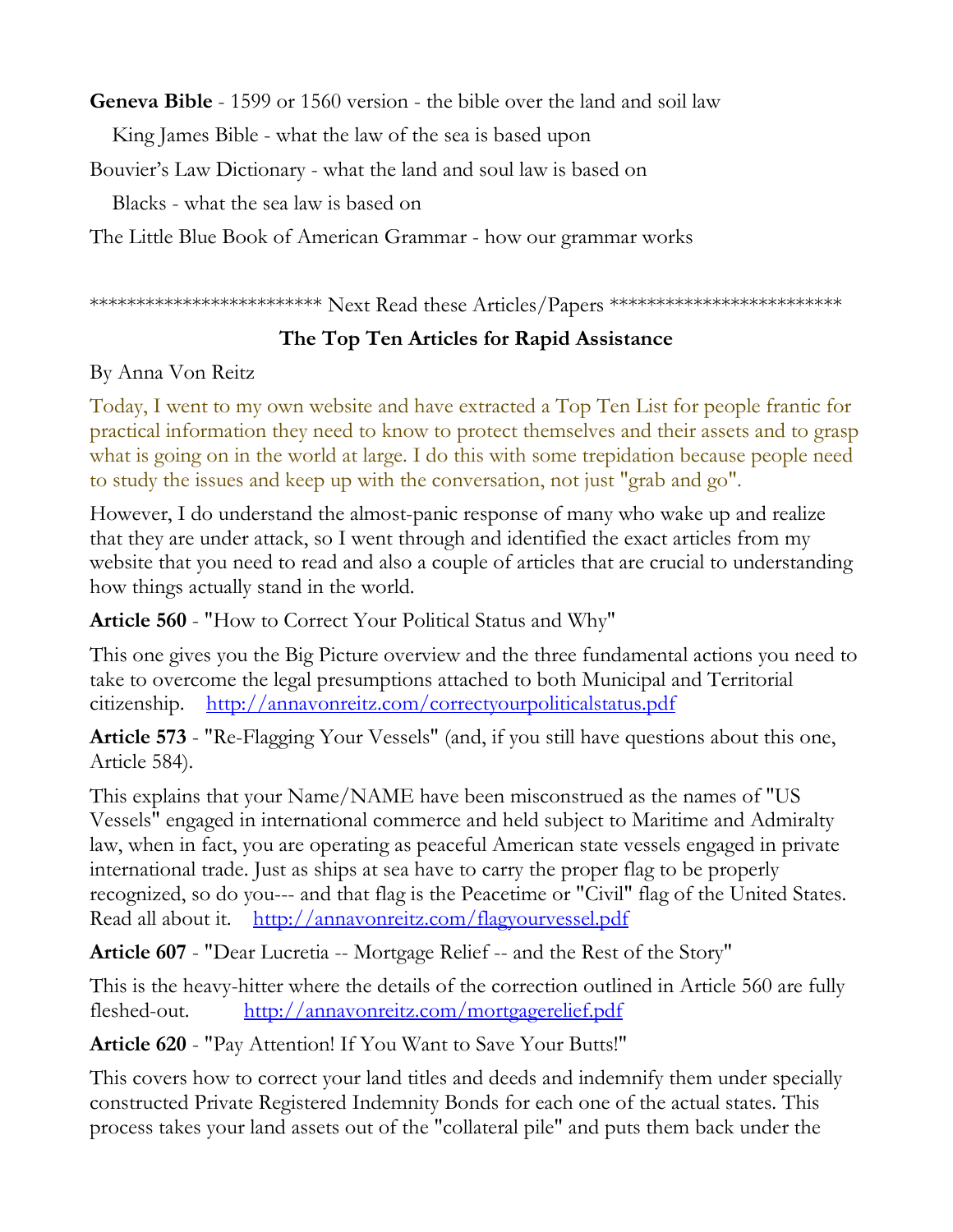protection of the sovereign states. <http://annavonreitz.com/privateindemnitybond.pdf>

**Article 626** - "Improved Act of Expatriation"

This example shows how you can expatriate from the presumption of Territorial "citizenship" and declare your permanent domicile and domicile for all the "Vessels" operated under your name to the land and soil of your natural state. One slight correction - - it should say "Amendment X" or "Article Amendment X" not just "Article X"---- no big deal if you have already done the recording as it is not crucial, but nice to do if you haven't yet recorded the document. <http://annavonreitz.com/improvedexpatriation.pdf>

**Article 630** - "Title, Lien and Bond"

This again gives the Big Picture from a slightly different viewpoint, showing you how to secure and indemnify your identity and property with a powerful claim that cannot be overcome by the thieves. <http://annavonreitz.com/titlelienbond.pdf>

**Article 631** - "Step One Complete. Now What? Dear Ernie..."

This is an overview to help people who have gotten part of the way through the process and need extra "oomph!" to get through the rest of it.

<http://annavonreitz.com/steponecomplete.pdf>

These articles cover just about everything that anyone could ever need to know concerning the basics of extracting your Name/NAMES and recouping your birthright identity and reclaiming your assets and presenting yourselves properly. They also give you the addresses you need and the bond numbers you need to protect yourselves.

# **Article 627** - "Retired Means Retired!"

Recommended for all the retirees out there who are worried about the loss of Social Security pay and medical care. It explains the actual obligation of the federal corporations.

# <http://annavonreitz.com/retired.pdf>

In addition to these practical action articles that provide step-by-step explanations

and directions, there are a couple other articles I wish everyone would read as a background so that people have a broader understanding of what is going on in the world and in our usurped courts.

**Article 581** - "What Every American Needs to Know About Sir Lancelot"

This article explains in some detail what happened in Dark Ages Britain and France and how that precipitated the Norman Conquest, and how that in turn led to my husband's forefathers becoming sovereigns in their own right in England. This is a prelude to understanding how they later became sovereigns in the their own right in America --- an international status you share with them today, which is unique in all the world -- and how James Belcher serves today as the lawful Head of State for the United States of America.

<http://annavonreitz.com/sirlancelot.pdf>